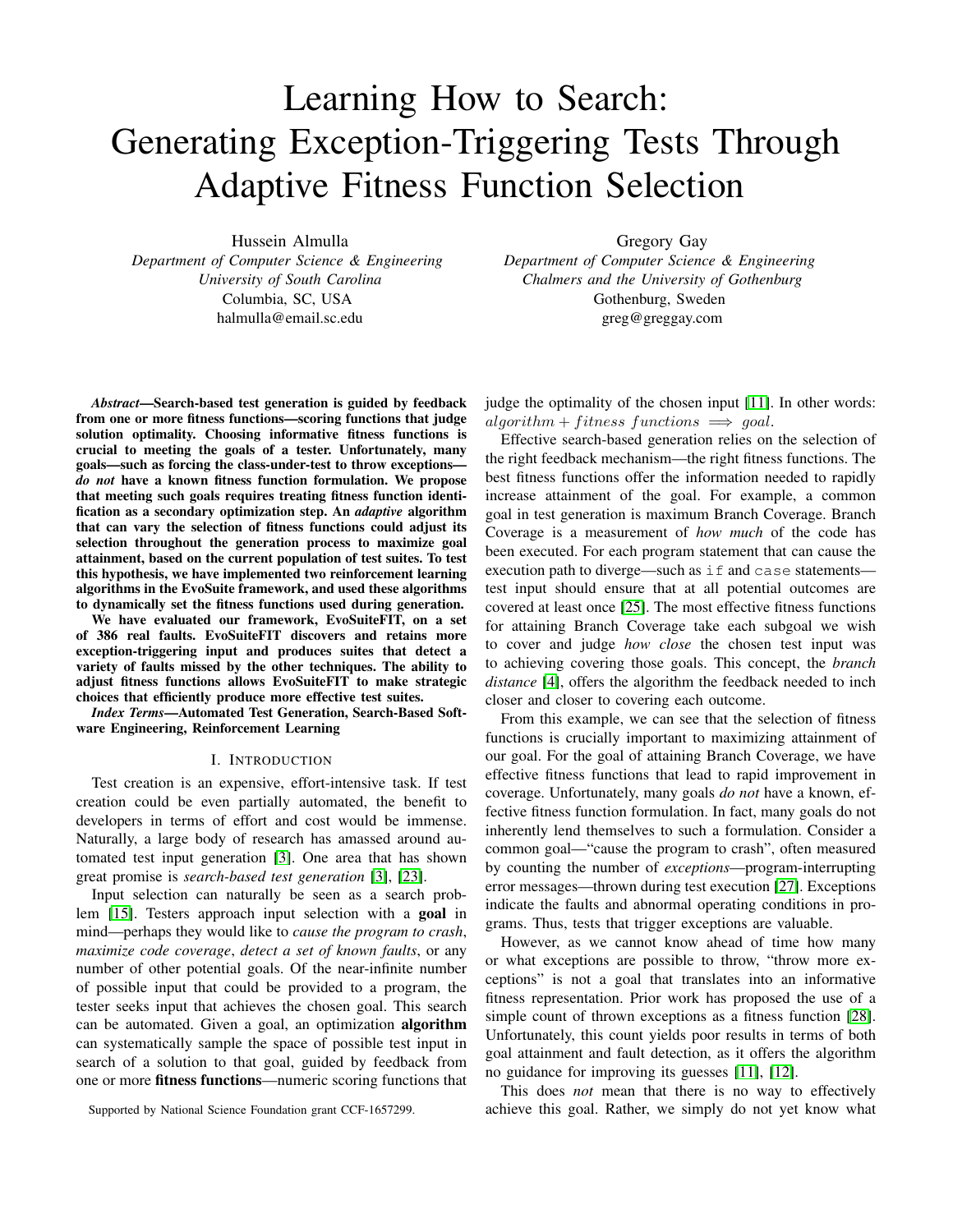fitness functions will be effective. There are many fitness functions available for use in search-based test generation, devised for attainment of other goals. Careful selection of one or more of those functions could yield high attainment of our goal, exception throwing, as well. In fact, we may even attain higher goal attainment by reevaluating our choice of fitness functions at regular intervals throughout the generation process, adapting based on the evolving population of test suites. We hypothesize that an *adaptive* algorithm—one that can vary the selection of fitness functions—could make strategic selections that maximize attainment of our goal.

To evaluate this hypothesis, we propose a *hyperheuristic search* that optimizes the test generation process [\[17\]](#page-10-9). Through the use of reinforcement learning [\[26\]](#page-10-10), this approach is able to select the most appropriate set of fitness functions for the classunder-test (CUT) and testing goal, and adjust that set as needed during generation. Throughout the test generation process, this algorithm retains test cases that cause exceptions to be thrown, yielding effective test suites. We have implemented two reinforcement learning algorithms—Upper Confidence Bound (UCB) and Differential Semi-Gradient Sarsa (DSG-Sarsa) [\[26\]](#page-10-10)—in the EvoSuite generation framework [\[29\]](#page-10-11).

We have evaluated the modified framework, EvoSuiteFIT, on 386 Java case examples in terms of the ability of generated test suites to discover and retain exceptions and to detect faults. We compare to two baselines: a count of exceptions thrown—used in prior work to encourage exception-throwing test suites—and EvoSuite's default configuration—a combination of eight fitness functions that serves as a "best guess" at what will produce effective test suites. We observe that:

- EvoSuiteFIT discovers and retains more exceptiontriggering inputs than the baseline techniques, yielding up to a 203.03% improvement in the number of exceptions thrown by the final test suite. DSG-Sarsa yields more consistent performance than UCB.
- Both EvoSuiteFIT techniques produce suites that detect faults missed by the other techniques. UCB detects 11.92 and 249.57% more faults than the baseline techniques, and 4.3% more than DSG-Sarsa.
- The ability to avoid the calculation of unhelpful fitness functions mitigates the additional computational overhead imposed by reinforcement learning.
- The ability to adjust the set of fitness functions at regular intervals in the generation process allows EvoSuiteFIT to make strategic choices that refine the test suite. This is not possible when a static set of fitness functions is used throughout the entire generation process.

The use of reinforcement learning algorithms allows Evo-SuiteFIT to identify combinations of fitness functions effective at triggering exceptions in a CUT, and strategically vary that set of functions throughout the ongoing generation process. We hypothesize that other goals without known effective fitness function representations could also be maximized in a similar manner. We make EvoSuiteFIT available to others for use in test generation research or practice.

# II. BACKGROUND

# *A. Search-Based Test Generation*

Test case creation can naturally be seen as a search problem [\[15\]](#page-10-2). Of the thousands of test cases that could be generated for any CUT, we want to select—systematically and at a reasonable cost—those that meet our goals [\[23\]](#page-10-1), [\[1\]](#page-10-12). Given a welldefined testing goal, and fitness functions denoting *closeness to the attainment of that goal*, optimization algorithms can sample from a large and complex set of options as guided by a chosen strategy (the *metaheuristic*) [\[5\]](#page-10-13).

Metaheuristics are often inspired by natural phenomena, such as swarm behavior [\[8\]](#page-10-14) or evolution [\[16\]](#page-10-15). While the particular details vary between algorithms, the general process employed by a metaheuristic is as follows: (1) One or more solutions are generated, (2), The solutions are scored according to the fitness functions, and (3), the feedback from the fitness functions is used to reformulate the solutions for the next round of evolution. This process continues over multiple generations, ultimately returning the best-seen solutions. By determining how solutions are evolved and selected over time, the choice of metaheuristic and fitness functions impact the effectiveness and efficiency of the search process [\[9\]](#page-10-16).

# *B. Reinforcement Learning*

The n-armed bandit problem [\[21\]](#page-10-17) describes a situation where you are repeatedly faced with a choice of  $n$  different options. After each choice, you receive a reward chosen from a probability distribution dependent on the action selected. Reinforcement learning algorithms are designed to learn the optimal choice of action to maximize the reward earned [\[26\]](#page-10-10).

Each action has an expected reward when it is selected. Over time, the reinforcement learning algorithm will try different actions and refine its estimations of their value. During each round, the reinforcement learning algorithm will choose an action based on the expected reward of applying it in the current problem state. After applying the action, the algorithm will receive a reward value. The algorithm will update the expected reward for the chosen set using the new reward.

At any time, there will be a portfolio with the greatest estimated value. If the algorithm selects that portfolio, it *exploits* its current knowledge to gain immediate reward. If, instead, it selects a portfolio with an unknown or potentially lower reward, it is *exploring* the option space to improve its estimate of a portfolio's value. Reinforcement learning algorithms are designed to effectively balance exploration and exploitation for different problem spaces [\[26\]](#page-10-10), [\[18\]](#page-10-18), [\[17\]](#page-10-9).

#### III. APPROACH

Search-based test generation requires the selection of one or more fitness functions to guide the search process. Careful selection is crucial, as the fitness functions act as strategies to shape the resulting test suite. Fitness functions should be selected to maximize attainment of the tester's overall goal. In practice, however, many goals do not translate cleanly to an effective fitness function representation—one that offers feedback to the search process to attain rapid attainment.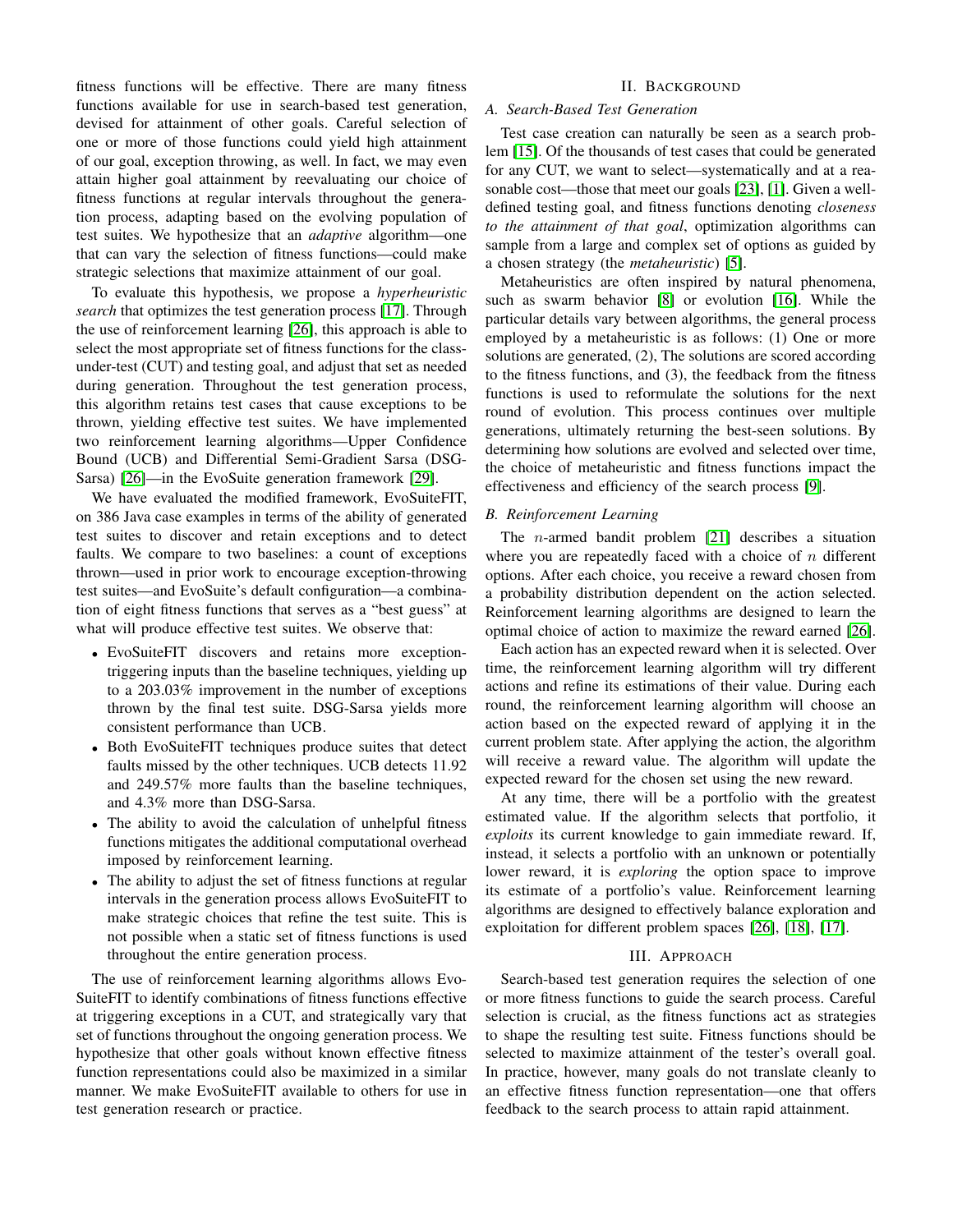<span id="page-2-0"></span>

Fig. 1: An overview of how reinforcement learning fits into the test generation process.

In this work, we focus on the goal of causing the classunder-test (CUT) to throw exceptions. Exceptions—programinterrupting error messages—are thrown when the software is placed outside of normal operating conditions, and indicate situations the program is not able to handle gracefully [\[27\]](#page-10-6). Therefore, it is desirable to force the program into such states in order to identify areas of improvement or faults to fix. It is impossible to know all possible exceptions that can be thrown by a CUT, so there exists no feedback-based fitness function to encourage the discovery of more exceptions. A count of the number of exceptions thrown has been used in previous work [\[28\]](#page-10-7), [\[11\]](#page-10-3), [\[12\]](#page-10-8). However, this has been shown to be a poor choice for both finding faults [\[11\]](#page-10-3) or triggering exceptions [\[12\]](#page-10-8), with general functions such as Branch Coverage able to yield better results in both areas.

We hypothesize, however, that careful selection—at different points in the generation process—of fitness functions could result in test suites that trigger more exceptions than simple baselines or naive combinations of functions. If this is true, identifying this set of fitness functions becomes a secondary search problem—one that could be tackled as an additional step within the normal test generation process.

We propose the use of reinforcement learning techniques to adapt the set of fitness functions for a chosen CUT and the goal of throwing exceptions. Adjusting the set of fitness functions could be considered as an instance of the n-armed bandit problem [\[21\]](#page-10-17). Given a measurable goal, each action each choice of one or more fitness functions—has an expected reward when it is selected. *If we use this function combination, we will cause additional exceptions to be thrown*. Specifically, we measure reward as the sum of the exceptions discovered during generation and the exceptions thrown by the current solution, encouraging both discovery and retention of exceptions. Because test generation is a stateful process—the population of test suites at round  $N$  depends on the population from round  $N-1$ —reinforcement learning affords not just an opportunity to identify effective fitness functions, but to strategically adjust

the functions based on the changing population of test suites.

We have implemented two reinforcement learning algorithms—Upper Confidence Bound (UCB) and Differential Semi-Gradient Sarsa (DSG-Sarsa)—as part of the EvoSuite test generation framework [\[29\]](#page-10-11). The EvoSuite framework uses a genetic algorithm to evolve test suites over a series of generations, forming a new population by retaining, mutating, and combining the strongest solutions. It is actively maintained and has been successfully applied to a variety of projects [\[31\]](#page-10-19). We call our approach EvoSuiteFIT.

The modified process is illustrated in Figure [1.](#page-2-0) At a userdefined interval, the reinforcement learning algorithm will alter the current set of fitness functions and refine its estimation of their ability to increase the count of exceptions thrown. Throughout generation, we will also retain an *archive* of tests that cause exceptions to be thrown to ensure that the final test suite is effective. Note that the process we propose is generic, with only the reward function reflecting the goal of exception discovery. Any measurable goal can be used as a reward function, enabling the use of the same process to optimize other hard-to-satisfy goals.

> EvoSuiteFIT is available from <https://github.com/hukh/evosuite/tree/evosuitefit>

### *A. Upper Confidence Bound (UCB) Algorithm*

The UCB algorithm is well-suited to address  $n$ -armed bandit problems [\[26\]](#page-10-10). Each time a choice is made, UCB selects an action that has a higher expected reward than the other possible actions. Each action returns a numerical value that is considered as the reward of taking that action.

For a selected action A at time step t (represented as  $A_t$ ), the reward  $R_t$  represents the corresponding reward of taking action  $A_t$ . Using this notation, the expected reward of action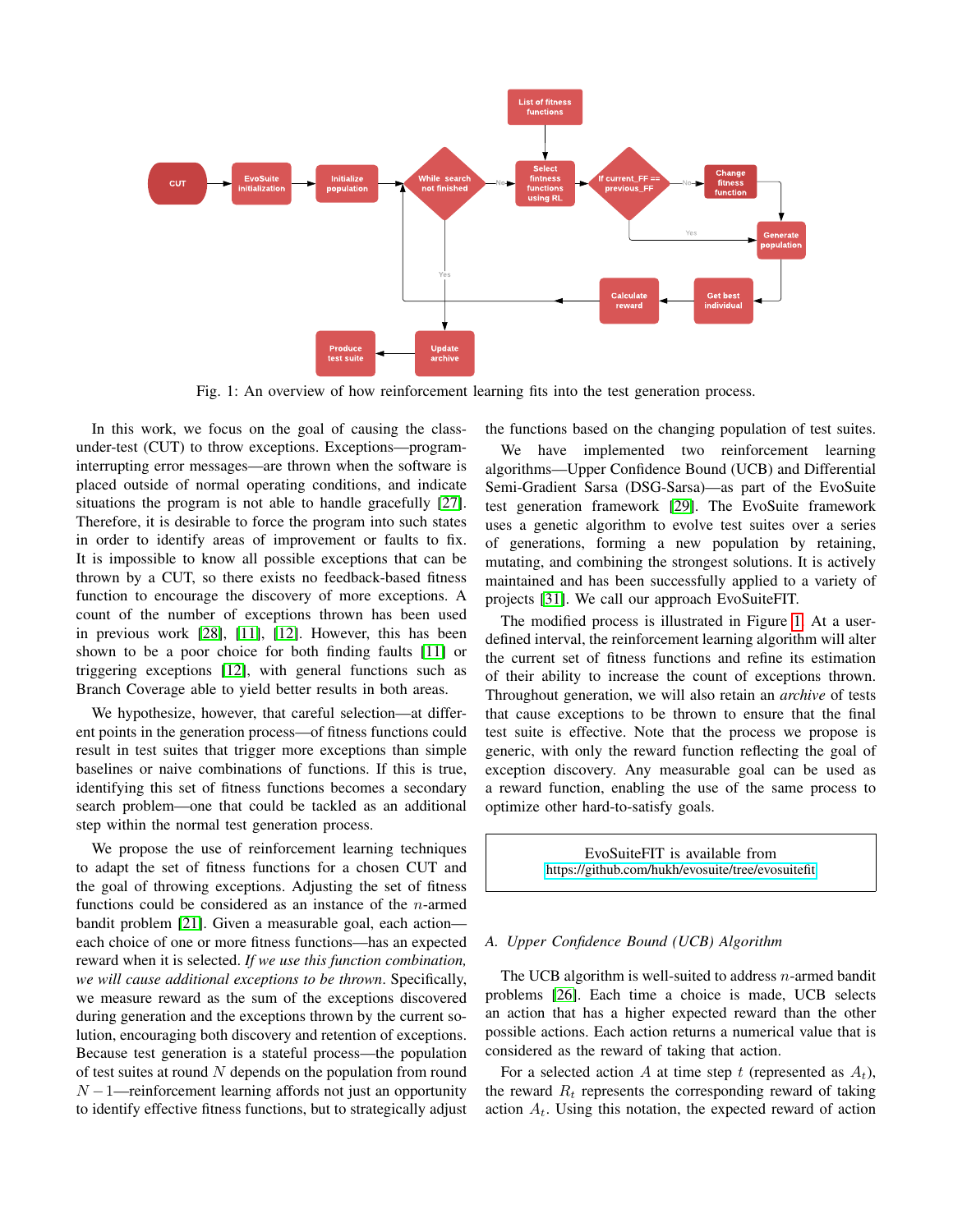a is  $q_* \doteq E[R_t | A_t = a]$ . We apply UCB to select the action, as defined by Sutton [\[26\]](#page-10-10):

$$
A_t \doteq max[Q_t(a) + c\sqrt{\frac{ln(t)}{N_t(a)}}]
$$
 (1)

where  $A_t$  represents the index of the combination that gives the highest expected reward. The  $c$  term represents the confidence level, determining the balance between exploration refinement of reward expectation at a potential cost to reward—and exploitation—taking advantage of the action currently thought to be best—in the algorithm. The value of  $c$ needs to be larger than 0, otherwise the algorithm will behave in a purely greedy manner.  $ln(t)$  represent the natural log of the t value.  $Q_t(a)$  denotes the estimated worth of choosing a fitness functions  $(a)$ :

$$
Q_t(a) = \frac{1}{N_t} \sum_{i=1}^{t-1} R_i(a)
$$
 (2)

This equation represents the total reward of a combination  $a$ divided by the number of times that combination had been selected until the time  $t$ . In this project,  $t$  denotes the number of generations that the search has progressed through.

#### *B. Differential Semi-Gradient Sarsa (DSG-Sarsa) Algorithm*

A special class of reinforcement learning algorithms are known as *approximate solution methods* [\[26\]](#page-10-10). Many reinforcement learning approaches associate rewards with particular states, and work best in a constrained state space. Approximate methods are appropriate for problems with a large or unconstrained state space—i.e., test generation—where finding exact solutions is not feasible with limited time [\[6\]](#page-10-20). Approximate methods generalize from previously encountered states. As test case generation has a very large state space, we have explored the use of an approximate solution method, DSG-Sarsa [\[26\]](#page-10-10).

DSG-Sarsa is semi-gradient, enabling continual and online learning. Relevant to our application domain, the algorithm is well-suited to problems in which there is no termination state. Each round, the action—choice of fitness functions is applied, and the test suite evolves to a new state  $S^*$ , with observed reward  $R$ . We then use this information to choose a new action  $A<sup>2</sup>$ , using the formula:

$$
\hat{q}(S, A, W) \doteq W^{\top} \cdot X(S, A) = \sum w_i x_i(S, A) \tag{3}
$$

This action-value function is calculated by the inner product of weights and feature vectors.  $X(S, A)$  is the feature vector:  $X(s, A) = (x_1(S, A), x_2(S, A), \ldots, x_d(S, A))$ . The feature vector describes the current state of a test suite using a set of attributes. In this case, the state is represented using the current set of fitness functions, the current fitness value for that set of functions, the suite size, the number of exceptions thrown, and the number of exceptions covered. These features are utilized because that can describe a particular test suite.

W represents a weight vector, used to bias action selection [\[26\]](#page-10-10). A weight is provided for each feature, and represents the importance of its contribution to the action value. The weight for an action is updated each round using the semigradient with delta, controlled by the learning rate:

$$
W_{t+1} \doteq W_t + \alpha \delta \nabla \hat{q}(S_t, A_t, W_t)
$$
\n(4)

Where  $\delta$  is an error function representing the difference between the immediate reward R and the average reward  $\overline{R}_t$  and the difference between the value of a target  $\hat{q}(S_{t+1}, A_{t+1}, W_t)$ and the value of the old estimate  $\hat{q}(S_t, A_t, W_t)$ .

$$
\delta_t = R_{t+1} - \bar{R}_t + \hat{q}(S_{t+1}, A_{t+1}, W_t) - \hat{q}(S_t, A_t, W_t)
$$
 (5)

 $\bar{R}_t$  is the is estimated average reward at time t.  $\bar{R}_t$  is calculated using the following equation:

$$
\bar{R}_{t+1} = R_t + \beta \delta \tag{6}
$$

 $\alpha$  and  $\beta$  are algorithm parameters that represent the step size of updating the weight and the average reward. The notation t represent the the time step (the number of generations, in our case).

By using the average reward, we consider the immediate reward as important as a delayed one. This means that we treat all fitness function combinations impartially without bias toward the combinations that were selected first. This mean there is no priority for the chosen combinations.

#### *C. Implementation in EvoSuite*

We have implemented both reinforcement learning algorithms in EvoSuite, and integrate their use into the standard Genetic Algorithm (GA)—adding an additional fitness function selection stage. At a user-defined interval, the RL algorithm will choose a new set of one or more fitness functions. The modified process is illustrated in Figure [1.](#page-2-0)

We use combinations of the following fitness functions:

- Exception Count: A simple count of the number of exceptions thrown by a test suite.
- Branch Coverage: See Section [I.](#page-0-0)
- Direct Branch Coverage: Branch coverage may be attained by calling a method *directly*, or *indirectly* calling a method from another method. Direct branch coverage requires coverage through a direct call.
- Line Coverage: A test suite satisfies line coverage if it executes each non-comment source code line at least once. To cover each line, EvoSuite tries to ensure that each basic code block is reached. For each conditional statement that is a control dependency for some other line in the code, the branch of the statement leading to the dependent code must be executed.
- Method Coverage: Method Coverage simply requires that all methods in the CUT are executed at least once. The fitness function for method coverage is discrete, as a method is either called or not called.
- Method Coverage (Top-Level, No Exception): Test suites sometimes achieve high levels of method coverage by calling methods in an invalid state or with invalid parameters. This variant requires that methods be called directly and terminate without throwing an exception.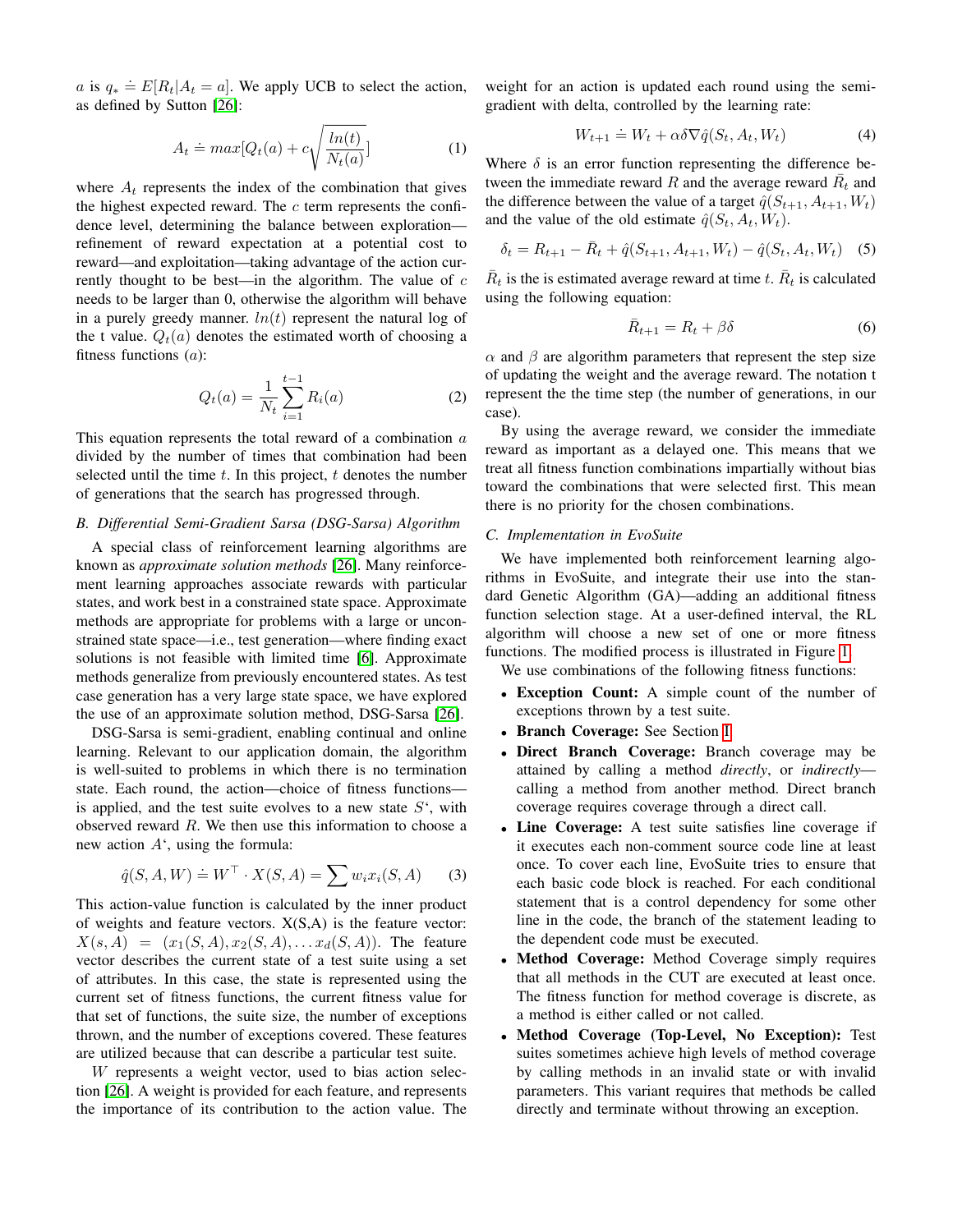- Output Coverage: Output coverage rewards diversity in output by mapping return types to a list of abstract values [\[2\]](#page-10-21). For numeric data types, distance functions offer feedback using the difference between the chosen value and target abstract values.
- Weak Mutation Coverage: Test effectiveness is often judged using synthetic faults, called mutants [\[19\]](#page-10-22). Weak mutation coverage is satisfied if, for each mutated statement, at least one test detects the mutation. The search is guided by the *infection distance*, a variant of branch distance tuned towards reaching mutated statements [\[10\]](#page-10-23).

Rojas et al. provide more details on each of these fitness functions [\[28\]](#page-10-7). The RL algorithm chooses a combination of one to four of these fitness functions each time it makes a selection. Initial experimentation revealed that the most effective combinations of functions all included the exception count. Therefore, we filtered the set of choices down to all combinations of one to four fitness functions that include the exception count as one of the choices. This means that the RL algorithm can choose from 64 actions (different sets of fitness functions).

In the beginning, EvoSuiteFIT will make sure that all the actions have been tried once before it starts using the standard UCB or DSG-Sarsa selection mechanisms. This allows seeding of reward estimations. Before the initial selection occurs, the list of actions is randomized to avoid an ordering bias. This is important, as the population of test suites is shaped by the action used each generation. After this stage, every time the RL algorithm makes a selection, the set of chosen fitness functions will change unless the currently-selected combination is exploited.

After changing the fitness functions, EvoSuiteFIT will proceed through the normal population evolution mechanisms, judging solutions using the new set of fitness functions. We use the reformulated population to calculate the reward. Then, we used this reward to update the expectations of the RL algorithm. For UCB, we store the accumulated reward of each combination alongside the number of times each is selected  $N_t$ , so we can calculate the average reward. Over time, the combination that gains the highest reward will be more likely to be selected again until reaching convergence. For DSG-Sarsa, after getting the reward, the new combination is selected using the policy. Based on the new and current combination, the new and current state, and the reward, the average reward and the weight of the state is updated. Then the current fitness function combination will change to the new one.

After experimentation, we found that changing the set of fitness functions every three generations allows enough time to adequately adjust reward expectations. Fewer generations does not allow sufficient time for the chosen fitness function combination to reshape the test suite. This means that the GA will have three generations to reshape the population before the reward is evaluated.

In EvoSuiteFIT, during the search and optimization process, test cases that cover a set of chosen goals can be retained in a test archive to prevent loss in coverage as the test suites are reshaped. In traditional EvoSuite, this archive is based on the chosen fitness functions. However, as we use RL to change the fitness function, we have altered how the test archive is used. We store test cases known to trigger discovered exceptions. After the search process completes, the archive is used to produce the final test suite. This prevents the loss of test cases that trigger exceptions due to changes in the fitness functions.

# IV. STUDY

To better understand the effectiveness, use, and applicability of our hyperheuristic approach, we have assessed EvoSuiteFIT against 386 case examples from the Defects4J dataset [\[20\]](#page-10-24). In doing so, we wish to address the following research questions:

- 1) Is either EvoSuiteFIT approach more effective, in terms of the number of discovered exceptions and the number of exceptions thrown by the final test suite, than test generation using static fitness function choices?
- 2) Is either EvoSuiteFIT approach more effective, in terms of fault detection effectiveness than test generation using static fitness function choices?
- 3) What impact does the computational overhead from reinforcement learning have on the test generation process?
- 4) Are there trends that can be discerned in the behavior of EvoSuiteFIT based on class or project features?

In order to investigate these questions, we have performed the following experiment:

- 1) Collected Case Examples: We have used 386 case examples, from six Java projects, as test generation targets (Section [IV-A\)](#page-4-0).
- 2) Generated Test Suites: For each class, we generate 10 suites per approach. Approaches include the two reinforcement learning algorithms—UCB and DSG-Sarsa—and two baselines—generation guided by exception count and a combination of all eight fitness functions. A search budget of 10 minutes is used per suite (Section [IV-B\)](#page-5-0).
- 3) Removed Non-Compiling and Flaky Tests: Any tests that do not compile, or that return inconsistent results, are removed (Section [IV-B\)](#page-5-0).
- 4) Assessed Effectiveness: We measure the number of exceptions thrown and detected by each test suite, the number of faults detected by each approach, and the number of generations of evolution that occur during the generation process (Section [IV-C\)](#page-5-1).

Tools and experiment scripting are available from <https://github.com/Greg4cr/evosuitefit-exp>

# <span id="page-4-0"></span>*A. Case Examples*

Defects4J is an extensible database of real faults extracted from Java projects  $[20]$ <sup>[1](#page-4-1)</sup>. The version we employed, Defects4J 1.4, consists of 395 faults from six projects: Chart (26 faults),

<span id="page-4-1"></span><sup>1</sup>Available from<http://defects4j.org>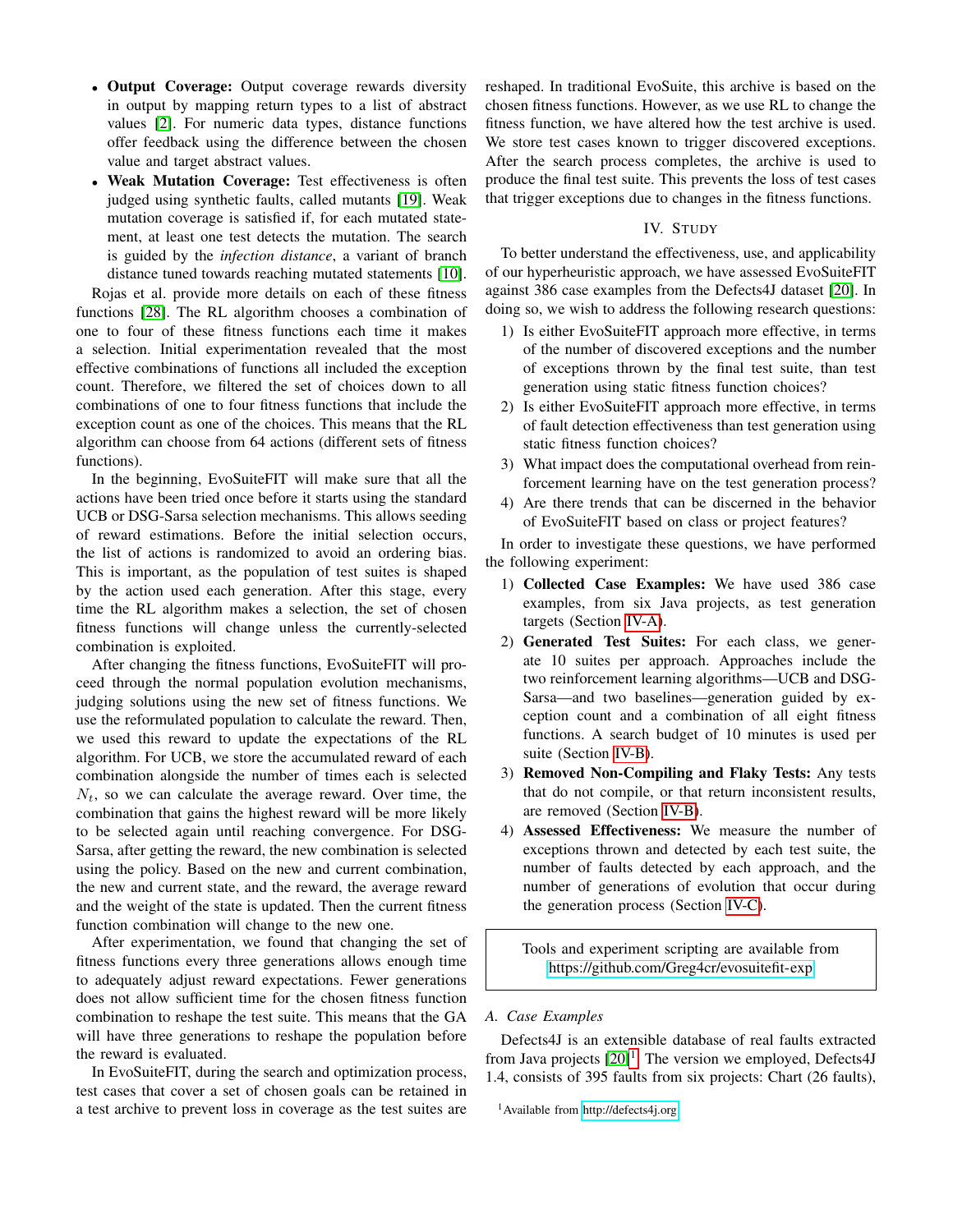Closure (133 faults), Lang (65 faults), Math (106 faults), Mockito (38 faults), and Time (27 faults). Nine of the case examples were excluded from our analysis—Closure faults 38, 44, 47, and 51, Math faults 13, 31, and 59, Mockito fault 6, and Time fault 21—as no technique caused exceptions to be thrown. For each fault, Defects4J provides access to the faulty and fixed versions of the code, developer-written test cases that expose the fault, and a list of classes and lines of code modified by the patch that fixes the fault.

Each fault is required to meet three properties. First, a pair of code versions must exist that differ only by the minimum changes required to address the fault. The "fixed" version must be explicitly labeled as a fix to an issue, and changes imposed by the fix must be to source code, not to other project artifacts such as the build system. Second, the fault must be reproducible—at least one test must pass on the fixed version and fail on the faulty version. Third, the fix must be isolated from unrelated code changes such as refactoring.

# <span id="page-5-0"></span>*B. Test Suite Generation*

For each class from each case example from Defects4J, we have generated test suites using each reinforcement learning approach—UCB and DSGSarsa. In addition, we generate tests for two baseline approaches representing current practice:

- Exception Count: A common fitness function representation of the goal of throwing exceptions is to simply count the number of exceptions thrown by a test suite. This would be the likely starting point for a tester interested in inducing exceptions.
- Combination of all Eight Functions ("Default"): The default configuration of EvoSuite is a combination of all eight criteria also used in the RL process. This configuration is used because it attains reasonable fulfillment of each individual function, and in theory will produce multifaceted test suites effective at fault-finding [\[28\]](#page-10-7). This configuration represents a "best guess" at what would produce effective test suites, and would be considered a reasonable approach in the absence of a known, informative fitness function.

Test suites are generated that target the classes reported as relevant to the fault by Defects4J. Tests are generated using the fixed version of the CUT and applied to the faulty version because EvoSuite generates its own assertions for use as oracles. In practice, this translates to a regression testing scenario, where tests are generated using a version of the system understood to be "correct" in order to guard against future issues [\[31\]](#page-10-19). Tests that fail on the faulty version, then, detect behavioral differences between the two versions<sup>[2](#page-5-2)</sup>.

To perform a fair comparison between approaches, each is allocated a ten minute search budget for test generation. In past work, 10 minutes was used as the maximum generation time and represented a point of "diminishing returns" for detection of the faults in Defects4J [\[30\]](#page-10-25).

To control experiment cost, we deactivated assertion filtering—all possible regression assertions are included. All other settings were kept at their default values. As results may vary, we performed 10 trials for each fault and search budget. This resulted in the generation of 15,800 test suites (ten trials, four approaches, 395 faults), representing over 2,633 hours of computation time. We performed experiments on Amazon EC2 infrastructure.

Generation tools may generate flaky (unstable) tests [\[31\]](#page-10-19). For example, a test case that makes assertions about the system time will only pass during generation. We automatically remove flaky tests. First, all non-compiling test suites are removed. Then, each remaining test suite is executed on the fixed version five times. If the test results are inconsistent, the test case is removed. This process is repeated until all tests pass five times in a row. On average, less than one percent of tests tends to be removed from each suite.

## <span id="page-5-1"></span>*C. Data Collection*

In order to address our research questions, we collect the following data for each test suite:

- Number of Unique Exceptions Discovered During Generation
- Number of Unique Exceptions Thrown by the Final Test Suite: Tests that trigger an exception can be lost during the generation process. We calculate this number by monitoring test suite execution.
- Number of Faults Detected
- Number of Generations of Evolution: The amount of time that it takes to complete one generation of evolution is not static, and each approach may complete a different number of generations during the test generation process based on the time needed to calculate each employed fitness function. Reinforcement learning will add additional overhead to this process, further decreasing the number of completed generations. We collect the number of generations to assess the impact of fitness function choice and RL overhead.
- Decisions Made by EvoSuiteFIT: The reinforcement learning algorithms reformulate the fitness function combination in use at regular intervals. Each time a combination is selected, we log the decision made. This can assist in understanding how the reinforcement learning algorithms function, and how they make decisions in service of goal attainment.

# V. RESULTS & DISCUSSION

We are interested in understanding the effectiveness of EvoSuiteFIT in terms of discovering and exposing exceptions and faults. We are also interested in the impact of the overhead of reinforcement learning on the generation process and trends in how the RL algorithm makes selections. The following subsections detail our observations.

<span id="page-5-2"></span> $2$ Note that this is identical practice to other studies using EvoSuite with Defects4J, i.e. [\[31\]](#page-10-19), [\[30\]](#page-10-25)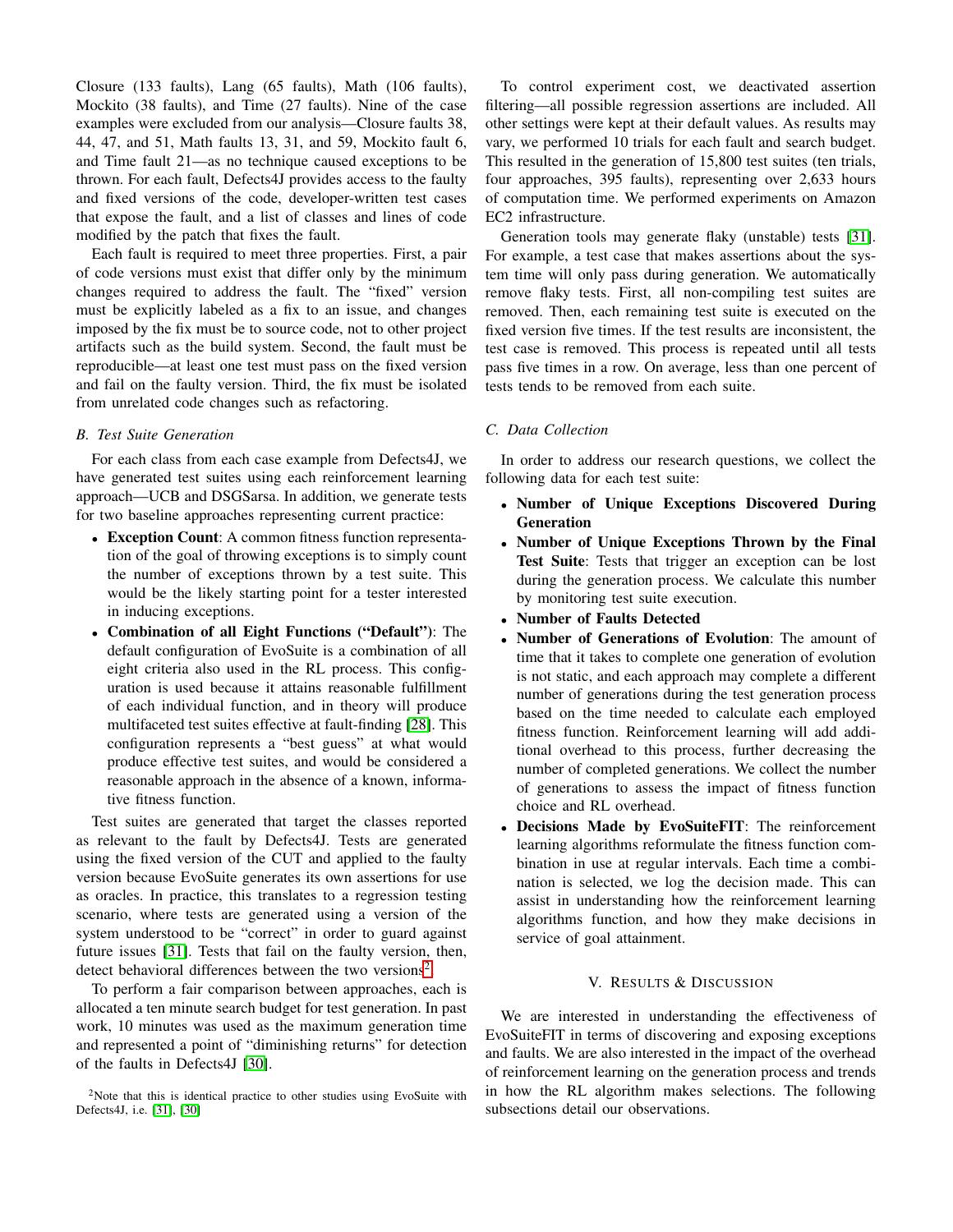<span id="page-6-0"></span>TABLE I: Median count of exceptions thrown and exceptions discovered for each technique, along with the median ratio of thrown to discovered. Counts are normalized between 0-1 for each fault to allow comparison across case examples.

| <b>DSG-Sarsa</b> |        |                   | UCB    | <b>Exception Count</b> |        | <b>Default</b>    |               |                   |
|------------------|--------|-------------------|--------|------------------------|--------|-------------------|---------------|-------------------|
| <b>System</b>    | Thrown | <b>Discovered</b> | Thrown | <b>Discovered</b>      | Thrown | <b>Discovered</b> | <b>Thrown</b> | <b>Discovered</b> |
| Chart            | 1.00   | .00               | 1.00   | 1.00                   | 0.40   | 0.40              | 0.76          | 0.76              |
| Closure          | 00.1   | .00               | 0.001  | 1.00                   | 0.33   | 0.33              | 0.67          | 0.67              |
| Lang             | 00.1   | .00               | 0.001  | 1.00                   | 0.68   | 0.68              | 0.92          | 0.95              |
| Math             | 00.1   | .00.              | 1.00   | 1.00                   | 0.60   | 0.60              | 0.75          | 0.75              |
| Mockito          | 1.00   | .00               | 1.00   | 1.00                   | 0.67   | 0.67              | 0.89          | 0.90              |
| Time             | 00.1   | .00               | 0.001  | 1.00                   | 0.42   | 0.43              | 0.73          | 0.73              |
| Overall          | 00.1   | .00               | 0.001  | 1.00                   | 0.50   | 0.50              | 0.75          | 0.75              |

<span id="page-6-1"></span>

Fig. 2: Unique exceptions thrown by each technique. Counts are normalized between 0-1 for each case example.

# *A. Ability to Discover and Retain Exceptions*

Our first question asks whether reinforcement learning can be used to more effectively meet our goal of throwing more exceptions than baseline approaches. We assess this along two dimensions. First, we look at the number of unique exceptions discovered by each approach during test generation. Second, we look at the number of unique exceptions thrown by the final test suite produced by each method. Are exceptioninducing tests cases both produced *and* retained by the generation framework? An effective approach must excel at both.

We do not know a priori how many exceptions can be thrown by a class. However, we do know that the number of possible exceptions varies from class to class. Therefore, it is not reasonable to compare raw counts of exceptions between each case example. If we discover thirty exceptions when testing one class, and five when testing another, we should not compare five to thirty. Instead, we *normalize* exception counts between 0-1 for each case example, using the formula ( **Number of Exceptions Discovered/Thrown**( **Maximum Number of Observed Exceptions for the Current Class**). Scaling all counts in this manner allows fair comparison.

The median count of exceptions thrown and discovered for each technique is listed in Table [I](#page-6-0) for each project and overall. Boxplots of the exceptions thrown by each technique are shown in Figure [2.](#page-6-1) Results for exceptions discovered are similar, so are omitted. The results show that both reinforcement learning techniques have a higher median performance in both measurements than the two baselines. This is true across all systems, with EvoSuiteFIT attaining up to a 203.03% improvement in median exceptions thrown over the basic

<span id="page-6-2"></span>TABLE II: P-Values for Mann-Whitney rank-sum test for exceptions discovered. Exceptions thrown are the same.

|                  | <b>DSG-Sarsa</b> | UCB  | <b>Exception</b> | <b>Default</b> |
|------------------|------------------|------|------------------|----------------|
| <b>DSG-Sarsa</b> |                  | 0.01 | 0.01             | 0.01           |
| UCB              | 0.99             |      | 0.01             | 0.01           |
| <b>Exception</b> | 00.1             | 1.00 |                  | 1.00           |
| <b>Default</b>   | .00              | .00. | 0.01             | ٠              |

<span id="page-6-3"></span>TABLE III: Results of Vargha-Delaney A Measure for exceptions thrown/discovered. Large positive effect sizes are bolded.

|                  | <b>DSG-Sarsa</b> | <b>UCB</b> | <b>Exception</b> | <b>Default</b> |
|------------------|------------------|------------|------------------|----------------|
| <b>DSG-Sarsa</b> |                  | 0.53, 0.53 | 0.90, 0.90       | 0.90. 0.80     |
| UCB              | 0.47, 0.47       |            | 0.89.0.89        | 0.80, 0.77     |
| <b>Exception</b> | 0.10, 0.10       | 0.11, 0.11 |                  | 0.31, 0.31     |
| <b>Default</b>   | 0.19, 0.21       | 0.21, 0.32 | 0.69, 0.69       | -              |

exception count and a 49.25% improvement over the eightway default configuration. EvoSuiteFIT also tends to retain all discovered exceptions, while the default configuration may discard a small number of exception-triggering tests if offered improvements in the other fitness functions.

Figure [2](#page-6-1) further shows the ability of reinforcement learning techniques to trigger unique exceptions. Both RL techniques not only offer a higher median than the competing techniques, but also have a narrower interquartile spread, showing relatively consistent performance. DSGSarsa and UCB attain the same median performance. However, DSG-Sarsa yields more consistent performance, as shown by the decreased spread of results. Both reinforcement learning techniques demonstrate superior ability to discover exception-triggering input over traditional baselines. Additionally, due to the use of a test archive to retain exception-triggering input, the two techniques do a better job of retaining exceptions.

We can perform statistical analysis to assess our observations. For each pair of techniques and baselines, we formulate hypotheses and null hypotheses:

- $H_1$ : Test suites generated using technique *A* will have a different distribution of exception discovery results than suites generated using technique *B*.
- H2: Test suites generated using technique *A* will have a different distribution of exception retention results than suites generated using technique *B*.
- $H0_1$ : Observations of exception discovery for both techniques are drawn from the same distribution.
- $H0_2$ : Observations of exception retention for both techniques are drawn from the same distribution.

Our observations are drawn from an unknown distribution; To evaluate the null hypotheses without any assumptions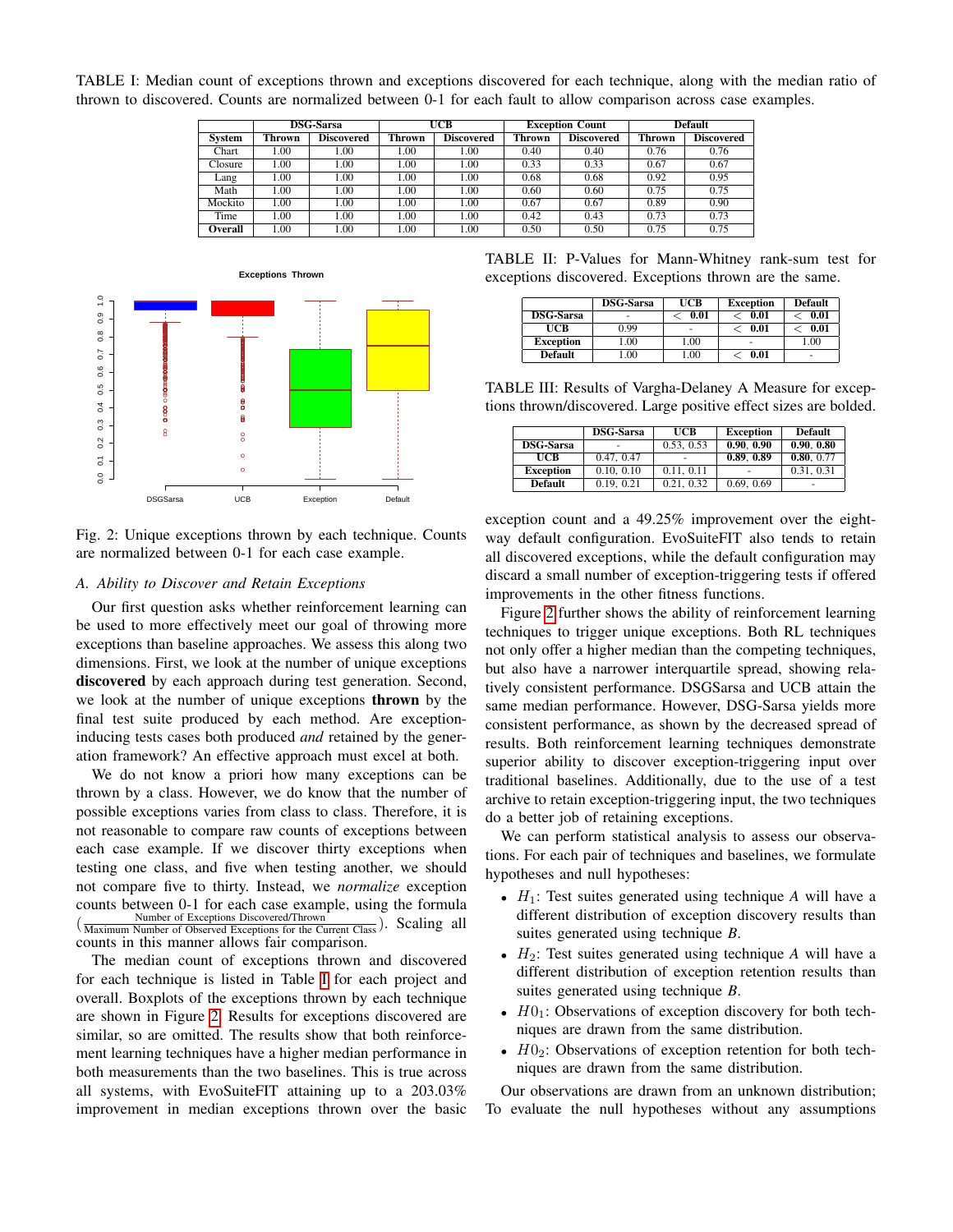<span id="page-7-0"></span>TABLE IV: Number of faults detected by each approach.

| System  | <b>DSG-Sarsa</b> | UCB | <b>Exception Count</b> | <b>Default</b> |
|---------|------------------|-----|------------------------|----------------|
| Chart   |                  | 22  |                        |                |
| Closure |                  |     |                        | 20             |
| Lang    | 38               | 42  |                        | 34             |
| Math    | 73               | 73  | 13                     |                |
| Mockito |                  |     |                        |                |
| Time    | 16               | 18  |                        |                |
| Overall | 162              | 169 |                        | 151            |

on distribution, we use a one-sided (strictly greater) Mann-Whitney-Wilcoxon rank-sum test [\[33\]](#page-10-26), a non-parametric test for determining if one set of observations is drawn from a different distribution that another set. We apply the test for each pairing of techniques and baselines with  $\alpha = 0.05$ .

The resulting p-values are listed in Table [II.](#page-6-2) P-values are the same for both discovered and thrown. The results confirm our informal observations. For DSG-Sarsa, we can reject both null hypotheses for UCB and two baselines. For UCB, we can reject the null hypotheses for the two baselines. For the default baseline, we can reject the null hypotheses for the exception count baseline, but not for either EvoSuiteFIT technique.

We have also used the Vargha-Delaney A measure to assess effect size [\[32\]](#page-10-27). The results for both exception discovery and retention are listed in Table [III,](#page-6-3) with large effect sizes in bold ( $\geq$  0.80). This test further confirms our observations. In terms of both exceptions retained and discovered, DSG-Sarsa outperforms the two baselines with a large effect size. UCB outperforms the exception count baseline with a large effect size in both exception discovery and retention, and outperforms the default baseline with a large effect size for exception retention and a medium effect size in discovery. DSG-Sarsa outperforms UCB, but with a negligible effect size.

Both EvoSuiteFIT techniques discover and retain more exception-triggering input than the baseline techniques, with DSG-Sarsa yielding more consistent results.

# *B. Fault Detection Effectiveness*

In theory, forcing the class-under-test to throw exceptions will help developers discover faults in the system. Therefore, our second research question revolves around the ability of the generated test suites to trigger and detect failures. Both DGS-Sarsa and UCB trigger more exceptions than the baseline fitness functions. Does this translate into greater fault detection?

Table [IV](#page-7-0) lists the number of faults detected by each technique. We can immediately see that both EvoSuiteFIT techniques generate suites that are able to detect faults that are missed by suites generated using the baselines. UCB, in particular, detects the most faults—identifying seven more faults than DSG-Sarsa (4.32%), 18 more than default (11.92% more), and 122 more than the exception count (259.57%).

The Default combination outperforms EvoSuiteFIT in one system—Closure—discovering 11 more faults than DSG-Sarsa. In these cases, it is likely that triggering these fault requires deep exploration of the code structure, and these faults may not be detected by triggering exceptions, requiring the

<span id="page-7-1"></span>TABLE V: Median time per generation (in seconds).  $EX+(1,2,3)$  = exception count + 1-3 fitness functions. The comparison data [\[30\]](#page-10-25) lacked EX+1 and EX+3 data for Mockito.

|         | <b>DSG-Sarsa</b> | <b>UCB</b> | $EX+1$ | $EX+2$ | $EX+3$ | <b>Default</b> |
|---------|------------------|------------|--------|--------|--------|----------------|
| Chart   | 0.24             | 0.26       | 0.36   | 0.49   | 0.75   | 3.29           |
| Closure | 0.32             | 0.49       | 1.40   | 1.61   | 2.70   | 5.71           |
| Lang    | 0.30             | 0.44       | 0.23   | 0.34   | 1.03   | 4.38           |
| Math    | 0.14             | 0.22       | 0.18   | 0.25   | 0.42   | 3.03           |
| Mockito | 0.03             | 0.03       |        | 0.03   |        | 0.08           |
| Time    | 0.33             | 0.43       | 0.32   | 0.50   | 0.97   | 3.72           |
| Overall | 0.22             | 0.31       | 0.72   | 0.64   | 1.23   | 3.84           |

production of incorrect output instead. The default configuration is outperformed across all other systems.

We previously found that DSG-Sarsa yielded slightly better and more consistent performance. This does not necessarily translate into higher fault detection, as UCB detected more faults. The difference between the two may come down to differing strategies in how fitness functions are chosen. In searchbased test generation, fitness functions bias the selection of input. The reinforcement learning strategy, by impacting how and which fitness functions are selected, will further impact the selection process. Differences in how UCB and DSG-Sarsa make this selection will influence the likelihood of fault detection. Further analysis is required to understand the full impact that reinforcement learning strategy can have on fault detection capability. Still, the broad hypothesis that triggering exceptions can aid fault discovery appears to have some merit.

Both EvoSuiteFIT techniques produce suites that detect faults missed by the other techniques. UCB detects 11.92 and 249.57% more faults than the baseline techniques, and 4.3% more than DSG-Sarsa.

# *C. Impact of Reinforcement Learning Overhead*

Search-based test generation approaches are generally benchmarked using a fixed time budget [\[31\]](#page-10-19). During this period, the amount of work completed by each algorithm may not be equal. The number of generations of evolution completed will largely depend on the choice of fitness functions, with the cost being determined largely by the total cost to calculate fitness. The addition of reinforcement learning will further impact this cost. We are interested in understanding whether the cost of reinforcement learning has more of an effect than the cost of fitness calculation, and the further impact of being able to change that set of fitness functions.

Table [V](#page-7-1) lists the median time per generation for DSG-Sarsa, UCB, and the Default combination. An issue in the version of EvoSuite deployed prevented us from collecting accurate generation times for the exception count alone, but as it is an extremely simple count that does not require sophisticated instrumentation—it can be assumed that the exception count is far less expensive than any other option. Using data from past experiments [\[30\]](#page-10-25), [\[12\]](#page-10-8), we can also compare the time per generation with a sample of 33,759 test suites generated using combinations of the exception count and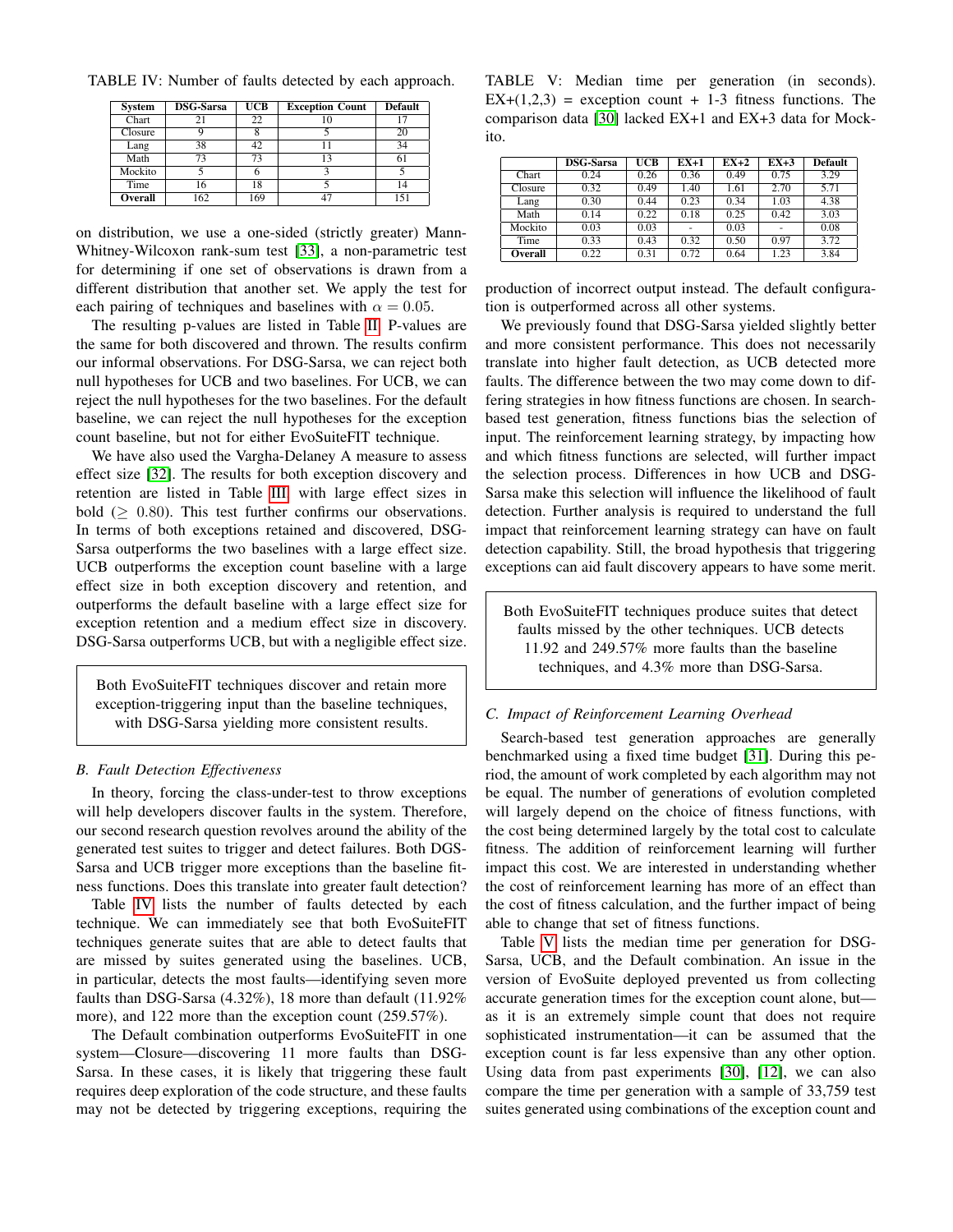<span id="page-8-0"></span>

Fig. 3: Top ten fitness function combinations chosen by DSG-Sarsa for each system. EX = Exception Count, BR = Branch Coverage, DB = Direct Branch Coverage, LI = Line Coverage, OU = Output Coverage, ME = Method Coverage, MNE = Method (No Exception), WM = Weak Mutation Coverage

1-3 additional fitness functions—options that can be chosen by reinforcement learning. This sample lacked EX+1 or EX+3 cases for Mockito, but can still be used to understand the impact of reinforcement learning.

From Table [V,](#page-7-1) we can see that the median cost per generation tends to increase as additional fitness functions are added to the calculation, with the cost per generation for the Default combination often being many times higher than that of either EvoSuiteFIT approach. While reinforcement learning may add to the cost of generation, its overhead is far less than that required to use a larger number of fitness functions.

Most of the potential users of a test generation framework would, rightfully, not be interested in tinkering with fitness functions until they stumbled on the right approach. In the absence of perfect knowledge, using the "default"—all eight fitness functions—is a reasonable idea. However, it is also an expensive option. Reinforcement learning can reduce the time required to get effective test cases.

Both reinforcement learning approaches perform similarly to static EX+1 combinations, if not faster. Figure [3](#page-8-0) helps explain why. In Figure [3,](#page-8-0) we show the ten actions chosen most often by DSG-Sarsa for each system. While the Evo-SuiteFIT techniques can choose combinations of up to four fitness functions, it rarely does so in practice. Often, EX+1 combinations are chosen, or even the simple exception count. Because EvoSuiteFIT can strategically change its fitness function selection, any overhead added by reinforcement learning is mitigated by speed gains from the ability to avoid the use of unhelpful fitness functions.

The ability to avoid calculation of unhelpful fitness functions mitigates reinforcement learning overhead.

#### *D. Trends in Reinforcement Learning Behavior*

EvoSuiteFIT is able to freely alternate between 64 combinations of fitness functions. To understand why reinforcement learning is effective, it is important to understand how RL techniques choose between these actions. We list the most commonly-chosen actions taken by DSG-Sarsa in Figure [3.](#page-8-0)

From Figure [3,](#page-8-0) we can see that the systems differ in terms of the frequency choices are made, and to a small extent, in terms of the combinations chosen. For example, DSG-Sarsa frequently used a combination of exception count, Direct Branch Coverage, Weak Mutation Coverage, and Output Coverage for the Time system. However, although the ordering differs, there are also a lot of commonalities between the choices made.

For the most part, the favored combinations are simple pairing the exception count with, at most, one additional fitness function. It is reasonable that simple combinations would be used frequently. Larger combinations introduce a risk of conflicting goals, and are harder to maximize. Simple combinations offer a reasonable feedback mechanism to increase the exception count. Complex combinations may offer less feedback by adding noise to the search.

Many of the fitness function combinations chosen by DSG-Sarsa would yield poor results when used on their own, as static fitness functions for suite generation. For example, DSG-Sarsa often uses the pure exception count, when this yields poor results when used as the sole fitness function. Similarly,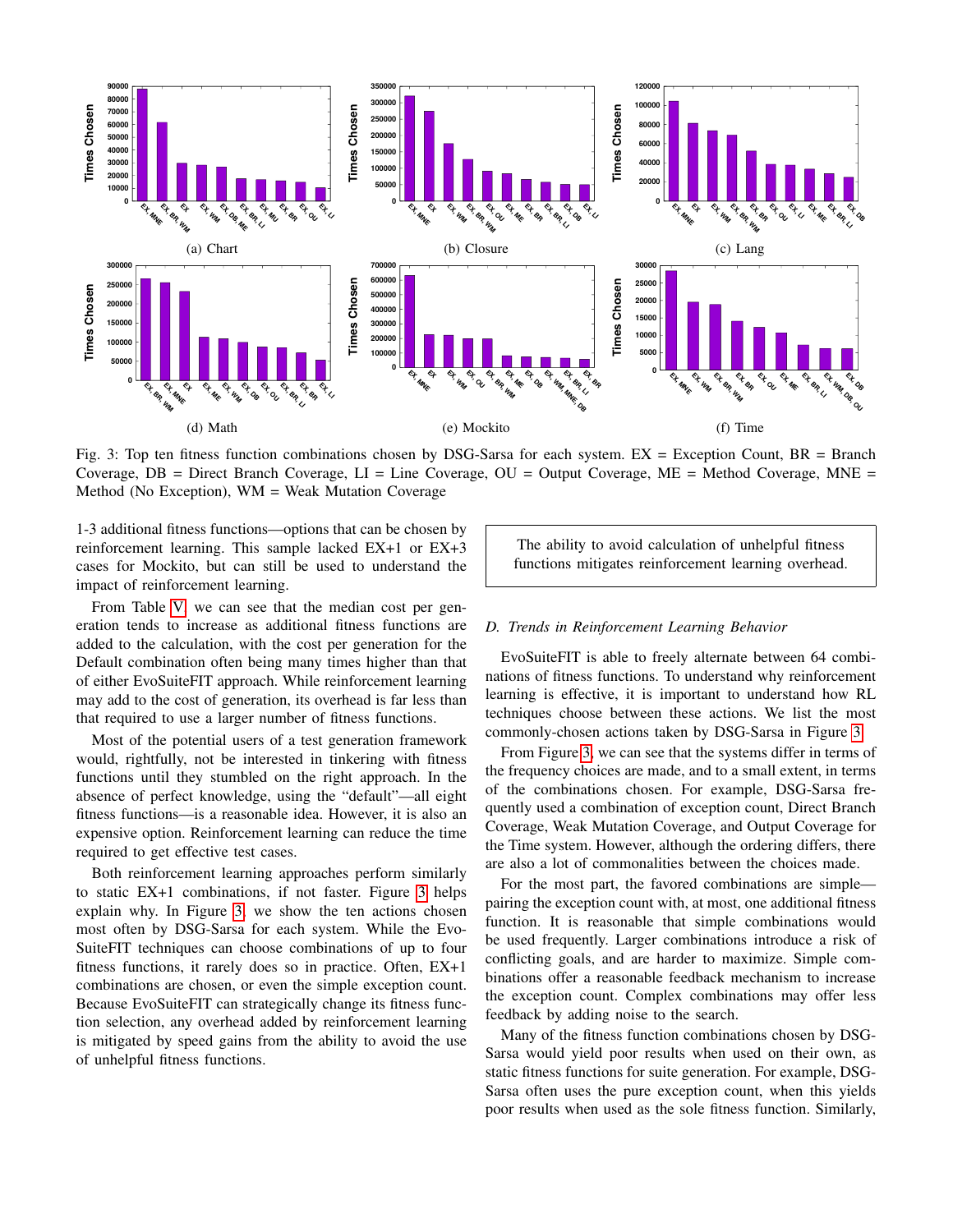we know from past unpublished experiments that the EX-MNE combination produces poor results.

However, it is important to remember that test generation is a stateful process. Each round of the generation process builds on the results of previous rounds. There are times where the choices that DSG-Sarsa makes are relevant given the state of generation, even if those choices yield poor results when used in a static context. For example, if a suite *already* has achieved a high level of code coverage, it might make sense to switch to pure use of the exception count to further tune the population. Similarly, the EX-MNE combination makes sense as a strategic choice because it adds a light feedback mechanism to the exception count. Method (No Exception) Coverage requires that methods execute without exception. This does not mean that the test itself cannot throw an exception. Rather, it means that test generation will be encouraged to execute some code *before* the exception is thrown. This combination may be ineffective in a static context, as it does not offer enough feedback to fully explore the code space. However, it can be very effective if chosen at the right stage of the generation process, as part of an adaptive process.

The ability to adjust the set of fitness functions at regular intervals in the generation process allows EvoSuiteFIT to make strategic choices that refine the test suite. This is not possible when a static set of fitness functions is used throughout the generation process.

## VI. RELATED WORK

Hyperheuristic search—often based on reinforcement learning—has been employed in addressing a number of search-based software engineering problems. Jia et al. used reinforcement learning to select the metaheuristic algorithm for Combinatorial Interaction Testing, improving performance by learning the best algorithm for test generation for targeted problems [\[17\]](#page-10-9), [\[18\]](#page-10-18). Similarly, Zamli et al. used hyperheuristic search to learn the selection and acceptance mechanisms used by the metaheuristic in Combinatorial Interaction Testing [\[34\]](#page-10-28). Guizzo et al. have used a reinforcement learning-based hyperheuristic search to tune the algorithm for optimizing the integration and test ordering problem [\[13\]](#page-10-29), [\[14\]](#page-10-30). In addition, Kumari and Srinivas have used hyperheuristic search to tune software design—with the algorithm learning how to cluster classes for maximum cohesion and minimum coupling [\[22\]](#page-10-31).

In all of these cases, the hyperheuristic is used to tune the algorithm itself, and not the fitness functions. Fitness function selection has been performed by hyperheuristic search in other domains, such as production scheduling [\[7\]](#page-10-32), [\[24\]](#page-10-33). However, our approach is the first automated technique for optimizing the set of fitness functions used during test generation.

# VII. THREATS TO VALIDITY

External Validity: Our study has focused on six systems—a relatively small number. Nevertheless, we believe that such systems are representative of, at minimum, other small to medium-sized Java systems. We believe that Defects4J offers enough fault examples that our results are generalizable to other, sufficiently similar, projects. As Defects4J is used across multiple research fields, the use of this dataset also allows comparisons of our approach with other research, and allows others to replicate our experiments.

We have implemented our reinforcement learning techniques in a single test generation framework. There are many search-based methods of generating tests and these methods may yield different results. Unfortunately, no other generation framework offers the same number and variety of fitness functions. Therefore, a more thorough comparison of tool performance cannot be made at this time. By using the same framework to generate all test suites, we can compare our approach to the baselines on an equivalent basis.

To control experiment cost, we have only generated ten test suites for each combination of fault, budget, and configuration. It is possible that larger sample sizes may yield different results. However, given the consistency of our experiment results, we believe that this is a sufficient number of repetitions to draw stable conclusions.

Conclusion Validity: When using statistical analyses, we have attempted to ensure the base assumptions behind these analyses are met. We have favored non-parametric methods, as distribution characteristics are not generally known a priori, and normality cannot be assumed.

# VIII. CONCLUSIONS

Choosing informative fitness functions is crucial to meeting the goals of a tester. Unfortunately, many testing goals such as forcing the class-under-test to throw exceptions *do not* have a known, effective fitness function formulation. We propose that the key to meeting such goals is to treat fitness function identification as a learning problem. An *adaptive* algorithm—one that can vary the selection of fitness functions—could adjust fitness functions throughout the generation process to maximize attainment of the chosen goal. To test this hypothesis, we have implemented two reinforcement learning algorithms in the EvoSuite framework.

Both EvoSuiteFIT techniques discover and retain more exception-triggering input than two baseline techniques. Both techniques also produce suites that detect a variety of faults missed by the other techniques. The ability to adjust the set of fitness functions at regular intervals in the generation process allows EvoSuiteFIT to make strategic choices that refine the test suite. Further, the ability to avoid the calculation of unhelpful fitness functions mitigates the additional computational overhead imposed by reinforcement learning. This is not possible when a static set of fitness functions is used throughout the generation process.

We make EvoSuiteFIT available to others for use in test generation research or practice. We hypothesize that other goals without known effective fitness function representations could also be maximized in a similar manner, such as triggering more generic crashes or Strong Mutation coverage. In future work, we will examine apply EvoSuiteFIT to such goals.